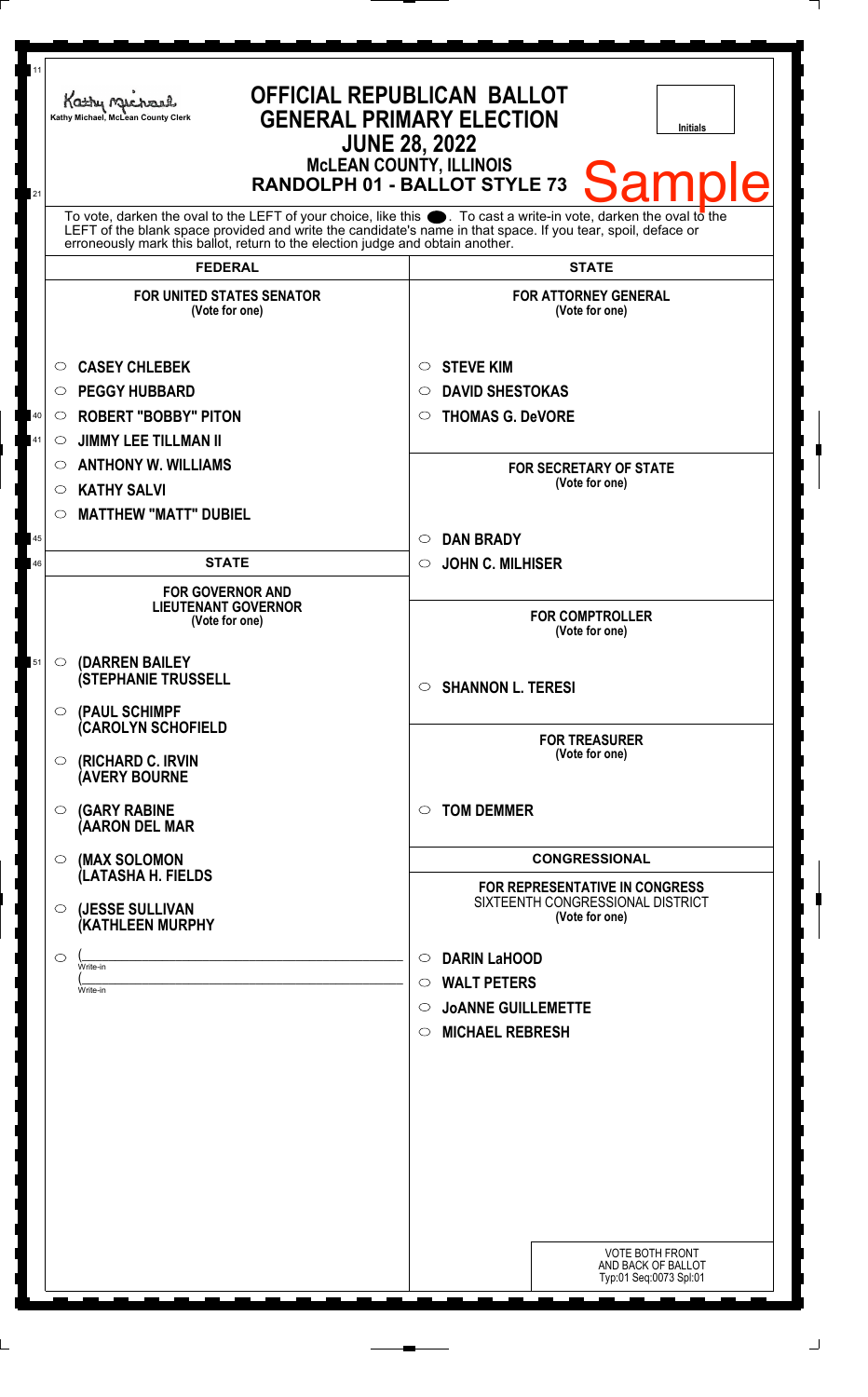| <b>LEGISLATIVE</b><br><b>JUDICIAL</b><br>FOR JUDGE OF THE CIRCUIT COURT<br><b>FOR STATE SENATOR</b><br>FORTY-FOURTH LEGISLATIVE DISTRICT<br>ELEVENTH JUDICIAL CIRCUIT<br>(Vote for one)<br>(To fill the vacancy of the Hon. Scott Drazewski)<br>(Vote for one)<br>$\circ$ SALLY J. TURNER<br><b>CARLA BARNES</b><br>$\bigcirc$<br><b>REPRESENTATIVE</b><br>FOR JUDGE OF THE CIRCUIT COURT<br><b>FOR REPRESENTATIVE</b><br>IN THE GENERAL ASSEMBLY<br>ELEVENTH JUDICIAL CIRCUIT<br>EIGHTY-EIGHTH REPRESENTATIVE DISTRICT<br>(To fill the vacancy of the Hon. Paul G. Lawrence)<br>(Vote for one)<br>(Vote for one)<br><b>DAN CAULKINS</b><br><b>DON KNAPP</b><br>$\circ$<br>$\circ$<br><b>AMY McFARLAND</b><br>$\circ$<br><b>COUNTY</b><br><b>PRECINCT</b><br><b>FOR COUNTY CLERK</b><br>(Vote for one)<br>FOR PRECINCT COMMITTEEPERSON<br>RANDOLPH 01<br>(Vote for one)<br><b>KATHY MICHAEL</b><br>$\circ$<br><b>CARL V. HINSHAW</b><br>$\circ$<br><b>FOR COUNTY TREASURER</b><br>(Vote for one)<br><b>PUBLIC QUESTION(S)</b><br><b>RANDOLPH TOWNSHIP</b><br><b>FIRE PROTECTION DISTRICT</b><br><b>REBECCA C. McNEIL</b><br>$\circ$<br>Shall the Randolph Township Fire Protection District levy a<br>special tax at a rate not to exceed .10% of the value of all<br>taxable property within the district as equalized or<br><b>FOR COUNTY SHERIFF</b><br>assessed by the Department of Revenue for the purpose of<br>(Vote for one)<br>providing funds to pay for the costs of emergency and<br>rescue crews and equipment?<br><b>MATT LANE</b><br>$\circ$ YES<br>$\circ$<br>ΝO<br>$\circ$<br><b>REGIONAL OFFICE</b><br>OF EDUCATION<br>FOR REGIONAL SUPERINTENDENT OF SCHOOLS<br>(DeWITT, LIVINGSTON, LOGAN AND McLEAN COUNTIES)<br>(Vote for one)<br><b>MARK E. JONTRY</b><br>$\circ$<br><b>COUNTY BOARD</b><br><b>FOR COUNTY BOARD MEMBER</b><br><b>COUNTY BOARD DISTRICT 2</b><br>(Vote for not more than two)<br><b>BILL FRIEDRICH</b><br>$\circ$<br><b>JAMES SOELDNER</b><br>$\circ$<br><b>TYLER BAHAN</b><br>$\circ$<br>YOU HAVE NOW<br><b>COMPLETED VOTING</b><br><b>VOTE BOTH FRONT</b><br>AND BACK OF BALLOT | <b>OFFICIAL REPUBLICAN BALLOT - GENERAL PRIMARY ELECTION - JUNE 28, 2022</b> |                        |  |  |  |
|--------------------------------------------------------------------------------------------------------------------------------------------------------------------------------------------------------------------------------------------------------------------------------------------------------------------------------------------------------------------------------------------------------------------------------------------------------------------------------------------------------------------------------------------------------------------------------------------------------------------------------------------------------------------------------------------------------------------------------------------------------------------------------------------------------------------------------------------------------------------------------------------------------------------------------------------------------------------------------------------------------------------------------------------------------------------------------------------------------------------------------------------------------------------------------------------------------------------------------------------------------------------------------------------------------------------------------------------------------------------------------------------------------------------------------------------------------------------------------------------------------------------------------------------------------------------------------------------------------------------------------------------------------------------------------------------------------------------------------------------------------------------------------------------------------------------------------------------------------------------------------------------------------------------------------------------------------------------------------------------------------------------------------------------------------------------------------------------------------------------------|------------------------------------------------------------------------------|------------------------|--|--|--|
|                                                                                                                                                                                                                                                                                                                                                                                                                                                                                                                                                                                                                                                                                                                                                                                                                                                                                                                                                                                                                                                                                                                                                                                                                                                                                                                                                                                                                                                                                                                                                                                                                                                                                                                                                                                                                                                                                                                                                                                                                                                                                                                          |                                                                              |                        |  |  |  |
|                                                                                                                                                                                                                                                                                                                                                                                                                                                                                                                                                                                                                                                                                                                                                                                                                                                                                                                                                                                                                                                                                                                                                                                                                                                                                                                                                                                                                                                                                                                                                                                                                                                                                                                                                                                                                                                                                                                                                                                                                                                                                                                          |                                                                              |                        |  |  |  |
|                                                                                                                                                                                                                                                                                                                                                                                                                                                                                                                                                                                                                                                                                                                                                                                                                                                                                                                                                                                                                                                                                                                                                                                                                                                                                                                                                                                                                                                                                                                                                                                                                                                                                                                                                                                                                                                                                                                                                                                                                                                                                                                          |                                                                              |                        |  |  |  |
|                                                                                                                                                                                                                                                                                                                                                                                                                                                                                                                                                                                                                                                                                                                                                                                                                                                                                                                                                                                                                                                                                                                                                                                                                                                                                                                                                                                                                                                                                                                                                                                                                                                                                                                                                                                                                                                                                                                                                                                                                                                                                                                          |                                                                              |                        |  |  |  |
|                                                                                                                                                                                                                                                                                                                                                                                                                                                                                                                                                                                                                                                                                                                                                                                                                                                                                                                                                                                                                                                                                                                                                                                                                                                                                                                                                                                                                                                                                                                                                                                                                                                                                                                                                                                                                                                                                                                                                                                                                                                                                                                          |                                                                              |                        |  |  |  |
|                                                                                                                                                                                                                                                                                                                                                                                                                                                                                                                                                                                                                                                                                                                                                                                                                                                                                                                                                                                                                                                                                                                                                                                                                                                                                                                                                                                                                                                                                                                                                                                                                                                                                                                                                                                                                                                                                                                                                                                                                                                                                                                          |                                                                              |                        |  |  |  |
|                                                                                                                                                                                                                                                                                                                                                                                                                                                                                                                                                                                                                                                                                                                                                                                                                                                                                                                                                                                                                                                                                                                                                                                                                                                                                                                                                                                                                                                                                                                                                                                                                                                                                                                                                                                                                                                                                                                                                                                                                                                                                                                          |                                                                              |                        |  |  |  |
|                                                                                                                                                                                                                                                                                                                                                                                                                                                                                                                                                                                                                                                                                                                                                                                                                                                                                                                                                                                                                                                                                                                                                                                                                                                                                                                                                                                                                                                                                                                                                                                                                                                                                                                                                                                                                                                                                                                                                                                                                                                                                                                          |                                                                              |                        |  |  |  |
|                                                                                                                                                                                                                                                                                                                                                                                                                                                                                                                                                                                                                                                                                                                                                                                                                                                                                                                                                                                                                                                                                                                                                                                                                                                                                                                                                                                                                                                                                                                                                                                                                                                                                                                                                                                                                                                                                                                                                                                                                                                                                                                          |                                                                              |                        |  |  |  |
|                                                                                                                                                                                                                                                                                                                                                                                                                                                                                                                                                                                                                                                                                                                                                                                                                                                                                                                                                                                                                                                                                                                                                                                                                                                                                                                                                                                                                                                                                                                                                                                                                                                                                                                                                                                                                                                                                                                                                                                                                                                                                                                          |                                                                              |                        |  |  |  |
|                                                                                                                                                                                                                                                                                                                                                                                                                                                                                                                                                                                                                                                                                                                                                                                                                                                                                                                                                                                                                                                                                                                                                                                                                                                                                                                                                                                                                                                                                                                                                                                                                                                                                                                                                                                                                                                                                                                                                                                                                                                                                                                          |                                                                              |                        |  |  |  |
|                                                                                                                                                                                                                                                                                                                                                                                                                                                                                                                                                                                                                                                                                                                                                                                                                                                                                                                                                                                                                                                                                                                                                                                                                                                                                                                                                                                                                                                                                                                                                                                                                                                                                                                                                                                                                                                                                                                                                                                                                                                                                                                          |                                                                              |                        |  |  |  |
|                                                                                                                                                                                                                                                                                                                                                                                                                                                                                                                                                                                                                                                                                                                                                                                                                                                                                                                                                                                                                                                                                                                                                                                                                                                                                                                                                                                                                                                                                                                                                                                                                                                                                                                                                                                                                                                                                                                                                                                                                                                                                                                          |                                                                              |                        |  |  |  |
|                                                                                                                                                                                                                                                                                                                                                                                                                                                                                                                                                                                                                                                                                                                                                                                                                                                                                                                                                                                                                                                                                                                                                                                                                                                                                                                                                                                                                                                                                                                                                                                                                                                                                                                                                                                                                                                                                                                                                                                                                                                                                                                          |                                                                              |                        |  |  |  |
|                                                                                                                                                                                                                                                                                                                                                                                                                                                                                                                                                                                                                                                                                                                                                                                                                                                                                                                                                                                                                                                                                                                                                                                                                                                                                                                                                                                                                                                                                                                                                                                                                                                                                                                                                                                                                                                                                                                                                                                                                                                                                                                          |                                                                              |                        |  |  |  |
|                                                                                                                                                                                                                                                                                                                                                                                                                                                                                                                                                                                                                                                                                                                                                                                                                                                                                                                                                                                                                                                                                                                                                                                                                                                                                                                                                                                                                                                                                                                                                                                                                                                                                                                                                                                                                                                                                                                                                                                                                                                                                                                          |                                                                              |                        |  |  |  |
|                                                                                                                                                                                                                                                                                                                                                                                                                                                                                                                                                                                                                                                                                                                                                                                                                                                                                                                                                                                                                                                                                                                                                                                                                                                                                                                                                                                                                                                                                                                                                                                                                                                                                                                                                                                                                                                                                                                                                                                                                                                                                                                          |                                                                              |                        |  |  |  |
|                                                                                                                                                                                                                                                                                                                                                                                                                                                                                                                                                                                                                                                                                                                                                                                                                                                                                                                                                                                                                                                                                                                                                                                                                                                                                                                                                                                                                                                                                                                                                                                                                                                                                                                                                                                                                                                                                                                                                                                                                                                                                                                          |                                                                              |                        |  |  |  |
|                                                                                                                                                                                                                                                                                                                                                                                                                                                                                                                                                                                                                                                                                                                                                                                                                                                                                                                                                                                                                                                                                                                                                                                                                                                                                                                                                                                                                                                                                                                                                                                                                                                                                                                                                                                                                                                                                                                                                                                                                                                                                                                          |                                                                              |                        |  |  |  |
|                                                                                                                                                                                                                                                                                                                                                                                                                                                                                                                                                                                                                                                                                                                                                                                                                                                                                                                                                                                                                                                                                                                                                                                                                                                                                                                                                                                                                                                                                                                                                                                                                                                                                                                                                                                                                                                                                                                                                                                                                                                                                                                          |                                                                              |                        |  |  |  |
|                                                                                                                                                                                                                                                                                                                                                                                                                                                                                                                                                                                                                                                                                                                                                                                                                                                                                                                                                                                                                                                                                                                                                                                                                                                                                                                                                                                                                                                                                                                                                                                                                                                                                                                                                                                                                                                                                                                                                                                                                                                                                                                          |                                                                              |                        |  |  |  |
|                                                                                                                                                                                                                                                                                                                                                                                                                                                                                                                                                                                                                                                                                                                                                                                                                                                                                                                                                                                                                                                                                                                                                                                                                                                                                                                                                                                                                                                                                                                                                                                                                                                                                                                                                                                                                                                                                                                                                                                                                                                                                                                          |                                                                              |                        |  |  |  |
|                                                                                                                                                                                                                                                                                                                                                                                                                                                                                                                                                                                                                                                                                                                                                                                                                                                                                                                                                                                                                                                                                                                                                                                                                                                                                                                                                                                                                                                                                                                                                                                                                                                                                                                                                                                                                                                                                                                                                                                                                                                                                                                          |                                                                              |                        |  |  |  |
|                                                                                                                                                                                                                                                                                                                                                                                                                                                                                                                                                                                                                                                                                                                                                                                                                                                                                                                                                                                                                                                                                                                                                                                                                                                                                                                                                                                                                                                                                                                                                                                                                                                                                                                                                                                                                                                                                                                                                                                                                                                                                                                          |                                                                              |                        |  |  |  |
|                                                                                                                                                                                                                                                                                                                                                                                                                                                                                                                                                                                                                                                                                                                                                                                                                                                                                                                                                                                                                                                                                                                                                                                                                                                                                                                                                                                                                                                                                                                                                                                                                                                                                                                                                                                                                                                                                                                                                                                                                                                                                                                          |                                                                              |                        |  |  |  |
|                                                                                                                                                                                                                                                                                                                                                                                                                                                                                                                                                                                                                                                                                                                                                                                                                                                                                                                                                                                                                                                                                                                                                                                                                                                                                                                                                                                                                                                                                                                                                                                                                                                                                                                                                                                                                                                                                                                                                                                                                                                                                                                          |                                                                              |                        |  |  |  |
|                                                                                                                                                                                                                                                                                                                                                                                                                                                                                                                                                                                                                                                                                                                                                                                                                                                                                                                                                                                                                                                                                                                                                                                                                                                                                                                                                                                                                                                                                                                                                                                                                                                                                                                                                                                                                                                                                                                                                                                                                                                                                                                          |                                                                              |                        |  |  |  |
|                                                                                                                                                                                                                                                                                                                                                                                                                                                                                                                                                                                                                                                                                                                                                                                                                                                                                                                                                                                                                                                                                                                                                                                                                                                                                                                                                                                                                                                                                                                                                                                                                                                                                                                                                                                                                                                                                                                                                                                                                                                                                                                          |                                                                              |                        |  |  |  |
|                                                                                                                                                                                                                                                                                                                                                                                                                                                                                                                                                                                                                                                                                                                                                                                                                                                                                                                                                                                                                                                                                                                                                                                                                                                                                                                                                                                                                                                                                                                                                                                                                                                                                                                                                                                                                                                                                                                                                                                                                                                                                                                          |                                                                              | Typ:01 Seq:0073 Spl:01 |  |  |  |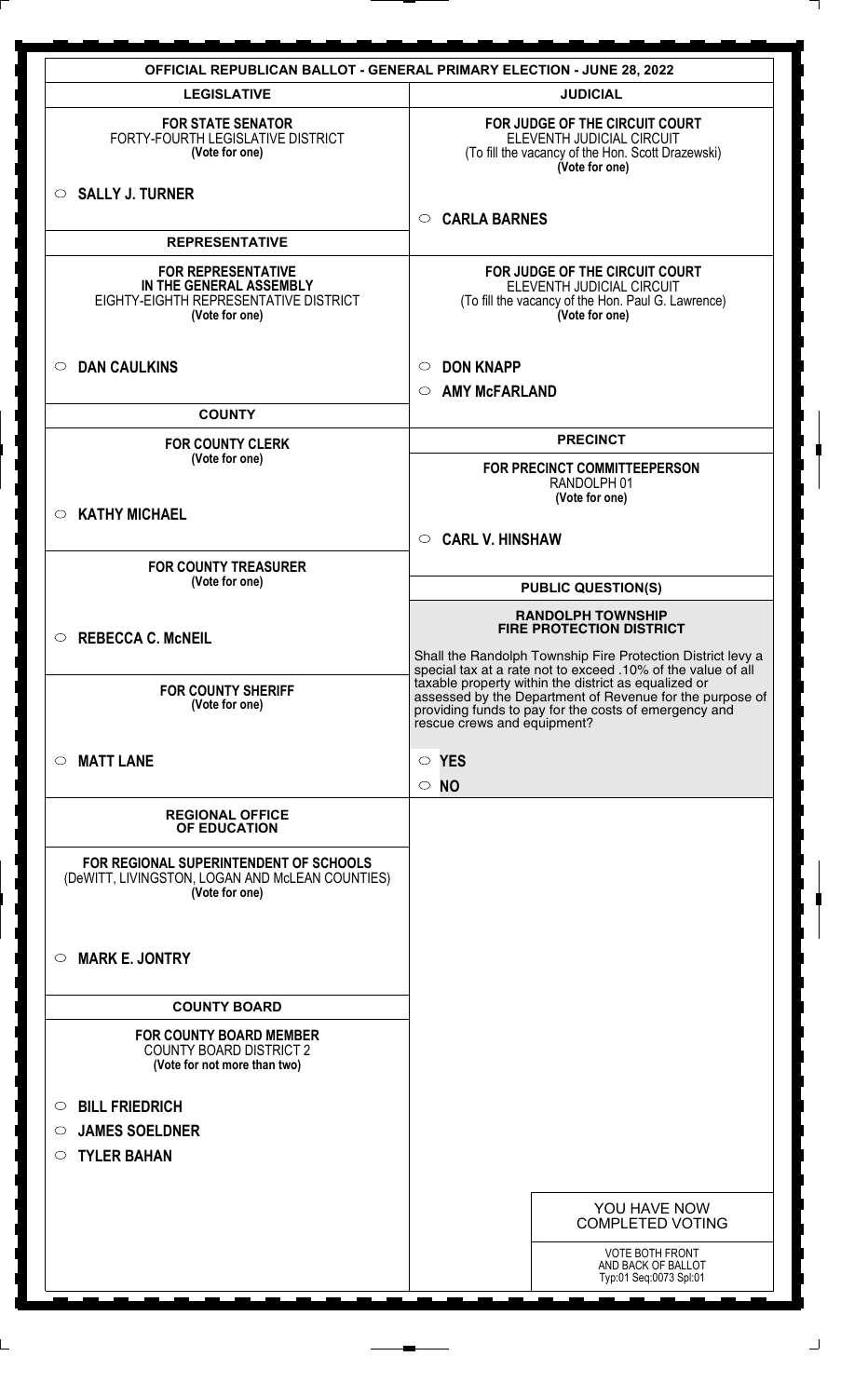| 11<br>21 | Kathy Michael<br>Kathy Michael, McLean County Clerk                                                                                                                                                                                                                                                                | <b>OFFICIAL REPUBLICAN BALLOT</b><br><b>GENERAL PRIMARY ELECTION</b><br><b>Initials</b><br><b>JUNE 28, 2022</b><br><b>MCLEAN COUNTY, ILLINOIS</b><br><b>Sample</b><br>RANDOLPH 01 - BALLOT STYLE 74 |
|----------|--------------------------------------------------------------------------------------------------------------------------------------------------------------------------------------------------------------------------------------------------------------------------------------------------------------------|-----------------------------------------------------------------------------------------------------------------------------------------------------------------------------------------------------|
|          | To vote, darken the oval to the LEFT of your choice, like this . To cast a write-in vote, darken the oval to the<br>LEFT of the blank space provided and write the candidate's name in that space. If you tear, spoil, deface or<br>erroneously mark this ballot, return to the election judge and obtain another. |                                                                                                                                                                                                     |
|          | <b>FEDERAL</b>                                                                                                                                                                                                                                                                                                     | <b>STATE</b>                                                                                                                                                                                        |
|          | <b>FOR UNITED STATES SENATOR</b><br>(Vote for one)                                                                                                                                                                                                                                                                 | <b>FOR ATTORNEY GENERAL</b><br>(Vote for one)                                                                                                                                                       |
|          | <b>CASEY CHLEBEK</b><br>O                                                                                                                                                                                                                                                                                          | <b>STEVE KIM</b><br>$\circ$                                                                                                                                                                         |
|          | <b>PEGGY HUBBARD</b><br>O                                                                                                                                                                                                                                                                                          | <b>DAVID SHESTOKAS</b><br>○                                                                                                                                                                         |
| 40       | <b>ROBERT "BOBBY" PITON</b><br>$\circ$                                                                                                                                                                                                                                                                             | <b>THOMAS G. DeVORE</b><br>O                                                                                                                                                                        |
| 41       | <b>JIMMY LEE TILLMAN II</b><br>$\circ$                                                                                                                                                                                                                                                                             |                                                                                                                                                                                                     |
|          | <b>ANTHONY W. WILLIAMS</b><br>O                                                                                                                                                                                                                                                                                    | <b>FOR SECRETARY OF STATE</b>                                                                                                                                                                       |
|          | <b>KATHY SALVI</b><br>O                                                                                                                                                                                                                                                                                            | (Vote for one)                                                                                                                                                                                      |
|          | <b>MATTHEW "MATT" DUBIEL</b><br>O                                                                                                                                                                                                                                                                                  |                                                                                                                                                                                                     |
| 45       |                                                                                                                                                                                                                                                                                                                    | <b>DAN BRADY</b><br>$\circ$                                                                                                                                                                         |
| 46       | <b>STATE</b>                                                                                                                                                                                                                                                                                                       | <b>JOHN C. MILHISER</b><br>$\circ$                                                                                                                                                                  |
|          | <b>FOR GOVERNOR AND</b><br><b>LIEUTENANT GOVERNOR</b><br>(Vote for one)                                                                                                                                                                                                                                            | <b>FOR COMPTROLLER</b><br>(Vote for one)                                                                                                                                                            |
| 52       | (DARREN BAILEY<br>$\circ$<br><b>(STEPHANIE TRUSSELL</b><br>$\circ$ (PAUL SCHIMPF                                                                                                                                                                                                                                   | <b>SHANNON L. TERESI</b><br>$\circ$                                                                                                                                                                 |
|          | (CAROLYN SCHOFIELD<br>(RICHARD C. IRVIN<br>$\circ$<br><b>(AVERY BOURNE</b>                                                                                                                                                                                                                                         | <b>FOR TREASURER</b><br>(Vote for one)                                                                                                                                                              |
|          | <b>(GARY RABINE</b><br>O<br>(AARON DEL MAR                                                                                                                                                                                                                                                                         | <b>TOM DEMMER</b><br>$\circ$                                                                                                                                                                        |
|          | (MAX SOLOMON<br>O                                                                                                                                                                                                                                                                                                  | <b>CONGRESSIONAL</b>                                                                                                                                                                                |
|          | (LATASHA H. FIELDS<br>(JESSE SULLIVAN<br>O<br>(KATHLEEN MURPHY                                                                                                                                                                                                                                                     | FOR REPRESENTATIVE IN CONGRESS<br>SIXTEENTH CONGRESSIONAL DISTRICT<br>(Vote for one)                                                                                                                |
|          | O<br>Write-in                                                                                                                                                                                                                                                                                                      | <b>DARIN LaHOOD</b><br>$\circ$                                                                                                                                                                      |
|          | Write-in                                                                                                                                                                                                                                                                                                           | <b>WALT PETERS</b><br>$\circ$                                                                                                                                                                       |
|          |                                                                                                                                                                                                                                                                                                                    | <b>JOANNE GUILLEMETTE</b><br>$\circ$                                                                                                                                                                |
|          |                                                                                                                                                                                                                                                                                                                    | <b>MICHAEL REBRESH</b><br>$\circ$                                                                                                                                                                   |
|          |                                                                                                                                                                                                                                                                                                                    |                                                                                                                                                                                                     |
|          |                                                                                                                                                                                                                                                                                                                    |                                                                                                                                                                                                     |
|          |                                                                                                                                                                                                                                                                                                                    |                                                                                                                                                                                                     |
|          |                                                                                                                                                                                                                                                                                                                    |                                                                                                                                                                                                     |
|          |                                                                                                                                                                                                                                                                                                                    |                                                                                                                                                                                                     |
|          |                                                                                                                                                                                                                                                                                                                    |                                                                                                                                                                                                     |
|          |                                                                                                                                                                                                                                                                                                                    |                                                                                                                                                                                                     |
|          |                                                                                                                                                                                                                                                                                                                    | <b>VOTE BOTH FRONT</b><br>AND BACK OF BALLOT<br>Typ:01 Seq:0074 Spl:01                                                                                                                              |